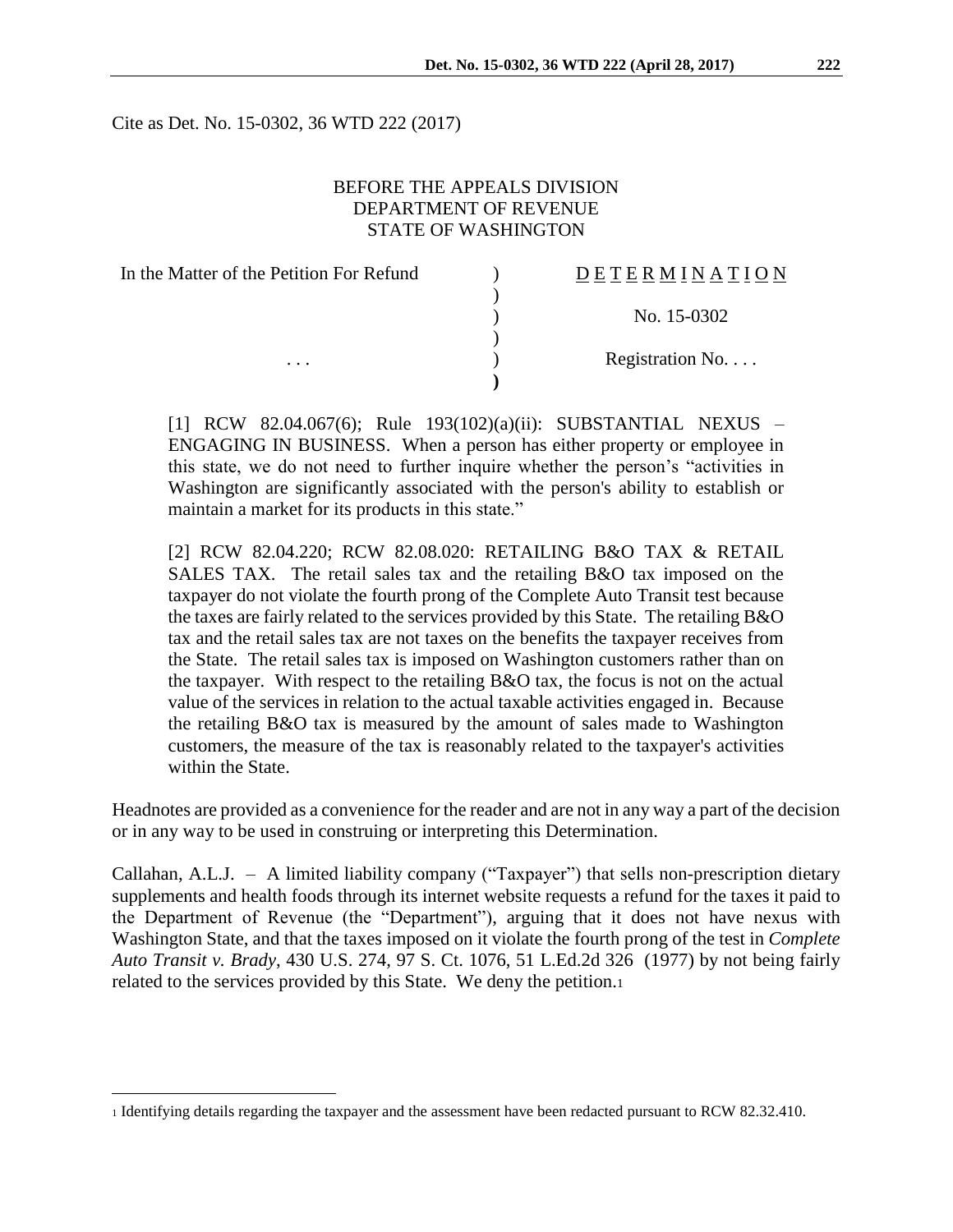#### ISSUES

- 1. Does Taxpayer have substantial nexus with Washington under RCW 82.04.067(6) and WAC 458-20-193 (Rule 193), through the presence of its resident employees in Washington State?
- 2. Are the taxes imposed on Taxpayer unconstitutional pursuant to Article 1, Section 8, Clause 3 of the U.S. Constitution, because the imposition violates the fourth prong of the test in *Complete Auto Transit v. Brady*, 430 U.S. 274, 97 S. Ct. 1076, 51 L.Ed.2d 326 (1977) by not being fairly related to the services provided by this State?

#### FINDINGS OF FACT

Taxpayer is an out-of-state limited liability company that sells non-prescription dietary supplements and health foods. Taxpayer registered with the Department on April 1, 2013, as an annual filer. Taxpayer acknowledged on its business license application that it employed one employee, who resides in . . . , Washington to provide customer service to Taxpayer's customers in Washington.

The Department did not receive Taxpayer's annual 2013 combined excise tax return by the due date. On June 25, 2014, the Department's Compliance Division ("Compliance") mailed Taxpayer a letter informing Taxpayer to file its annual 2013 combined excise tax return by July 7, 2014. The Department received Taxpayer's annual 2013 combined excise tax return on September 29, 2014, without payment. Taxpayer reported its income under the retailing business and occupation (B&O) tax classification, and reported retail sales tax.2 On October 3, 2014, the Department received Taxpayer's payment for its 2013 taxes, in the amount of \$ . . . . There was a delinquent penalty in the amount of \$ . . . imposed on Taxpayer because it did not submit its 2013 payment by the due date. Taxpayer requested the Department to waive the delinquent penalty. The Department granted Taxpayer's request under the "first-time filer waiver rule," pursuant to RCW 82.32.105(2)(b).<sup>3</sup>

Taxpayer then requested a refund for the 2013 taxes paid, asserting that it does not have nexus with the State, and thus, it does not owe tax on sales to Washington customers. Compliance denied Taxpayer's refund request because Compliance determined that Taxpayer's resident employee in Washington creates substantial nexus with the State. On November 5, 2014, Taxpayer petitioned for correction of the refund denial to the Department's Appeals Division.

<sup>2</sup> Specifically, Taxpayer reported retailing B&O tax of \$ . . . , retail sales tax of \$ . . . , local and regional tax of \$ . . . , and litter tax of \$ . . . . *Id.*

<sup>3</sup> RCW 82.32.105(2)(b) authorizes the Department to waive the late payment penalty imposed under RCW 82.32.090(1) if "[t]he taxpayer has timely filed and remitted payment on all tax returns due for that tax program for a period of twenty-four months immediately preceding the period covered by the return for which the waiver is being requested." Taxpayer was an annual filer when it filed its 2013 annual return. The delinquent penalty that covered the period qualified for the penalty waiver was the entire tax year of 2013. *See* Compliance's response dated November 26, 2014, Exhibit L.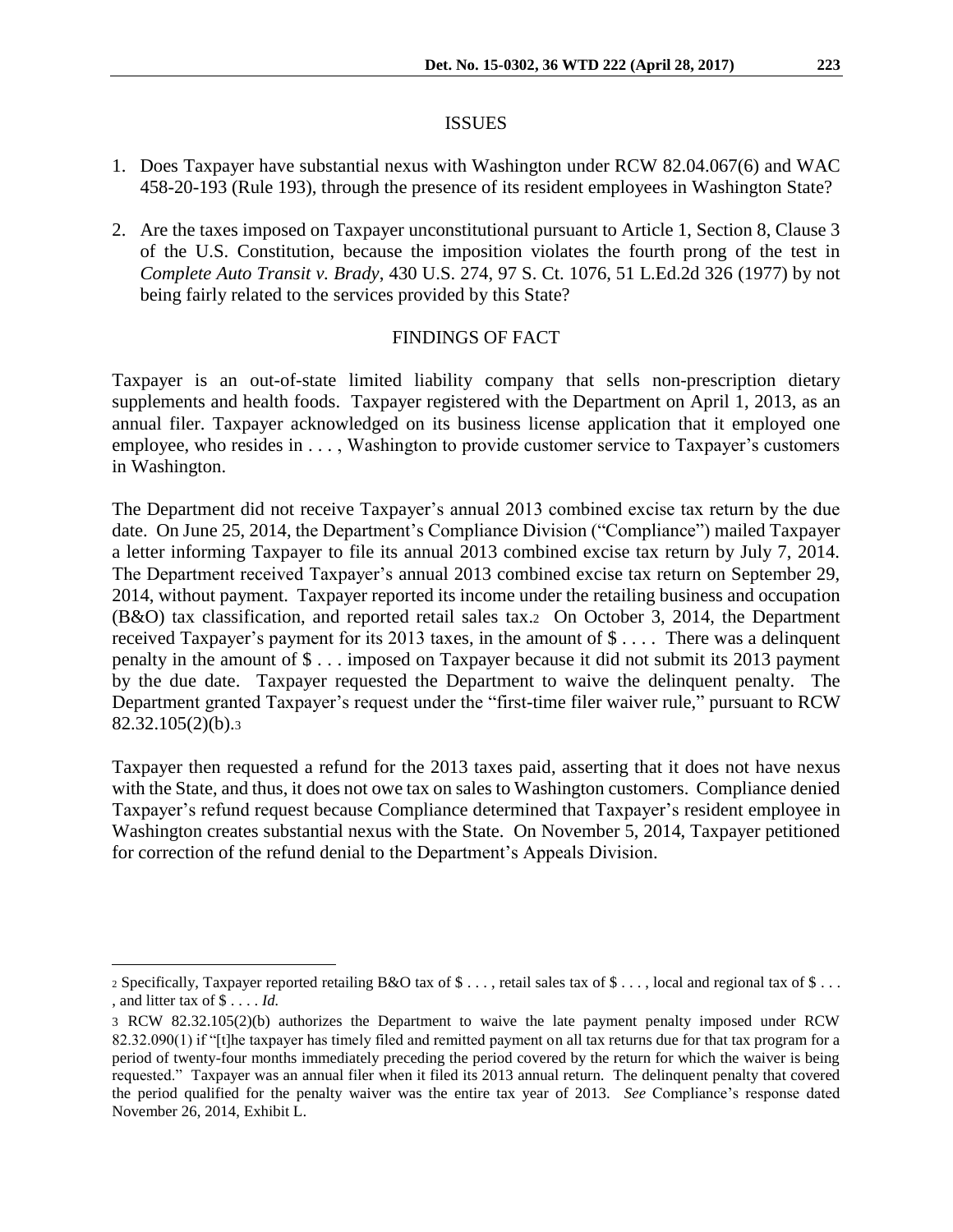Taxpayer acknowledges that it employs four persons in Washington, its Vice President of Technology-Engineering and three customer care representatives.4 The Vice President manages and directs Taxpayer's technology use, creates technology budgets and deadlines, investigates and negotiates technology mergers/joint ventures with economic partners, analyzes new technology, and represents Taxpayer in technology matters. The customer care representatives respond to general inquiry calls placed by the general public through Taxpayer's toll-free number. Taxpayer provides the representatives with scripts to answer the inquirers' questions. Taxpayer provides computers and related accessories, such as headsets, to the representatives to perform their work at their own homes in Washington. Taxpayer maintains that the value of the property (computers and related accessories) and the employees located in Washington are not "material to its overall operations, including within the state of Washington" to create substantial nexus with Washington State.<sub>5</sub>

Taxpayer asserts that RCW 82.04.067(6) does not "operate to overcome the constitutional hurdle of being acceptable under the tests clearly laid out by the Supreme Court." Taxpayer relies on *Dep't of Revenue v. Sage V Foods, LLC*, Thurston County Superior Court case no. 12-2-0189-3 (2013); *Lamtec Corp. v. Dep't of Revenue*, 170 Wn.2d 838, 850-51, 246 P.3d 788, 795 (2011), and *Tyler Pipe Indus., Inc. v. Washington Dep't of Revenue*, 483 U.S. 232 (1987), and contends that unlike the taxpayer in *Lamtec Corp.*, Taxpayer's employees' activities in Washington do not enhance or contribute to Taxpayer's "ability to establish or maintain a market for its products in Washington" under RCW 82.04.067(6). Taxpayer argues its employees have immaterial contacts with persons located in this State and the employees do nothing to advance Taxpayer's market in Washington State. Taxpayer asserts all of its customers' purchases are fulfilled from a location [out-of-state], it does not have any sales forces reside in Washington State, and it does not send any representatives to Washington to solicit sales.

Taxpayer also argues that the tax imposed violates the fourth prong of the *Complete Auto Transit*  test, because it does not benefit from the services provided by Washington State related to the tax. Specifically, Taxpayer asserts that it does not have any offices in Washington State, and its employees "are only receiving the same state services as they would as residents, that the tax imposed on [Taxpayer] is not related to the services provided."

## ANALYSIS

Washington imposes a B&O tax "for the act or privilege of engaging in business" in this state. RCW 82.04.220. Persons engaged in making sales at retail are subject to the B&O tax under the retailing tax rate on the gross proceeds of sales of the business. RCW 82.04.250. With respect to the retail sales tax, Washington imposes retail sales tax on sales in this state of tangible personal property, unless the property is purchased for resale or otherwise exempt. RCW 82.08.020; *see also* RCW 82.04.050.

<sup>4</sup> Petition dated November 5, 2014. Taxpayer initially acknowledged on its business license application that it employed one customer care representative in Washington. *See* FN4.

<sup>5</sup> Specifically, Taxpayer argues that only 1.5% (89 out of the 5,701) of all calls from Washington area codes were answered by its representatives located in Washington. Petition dated May 15, 2015.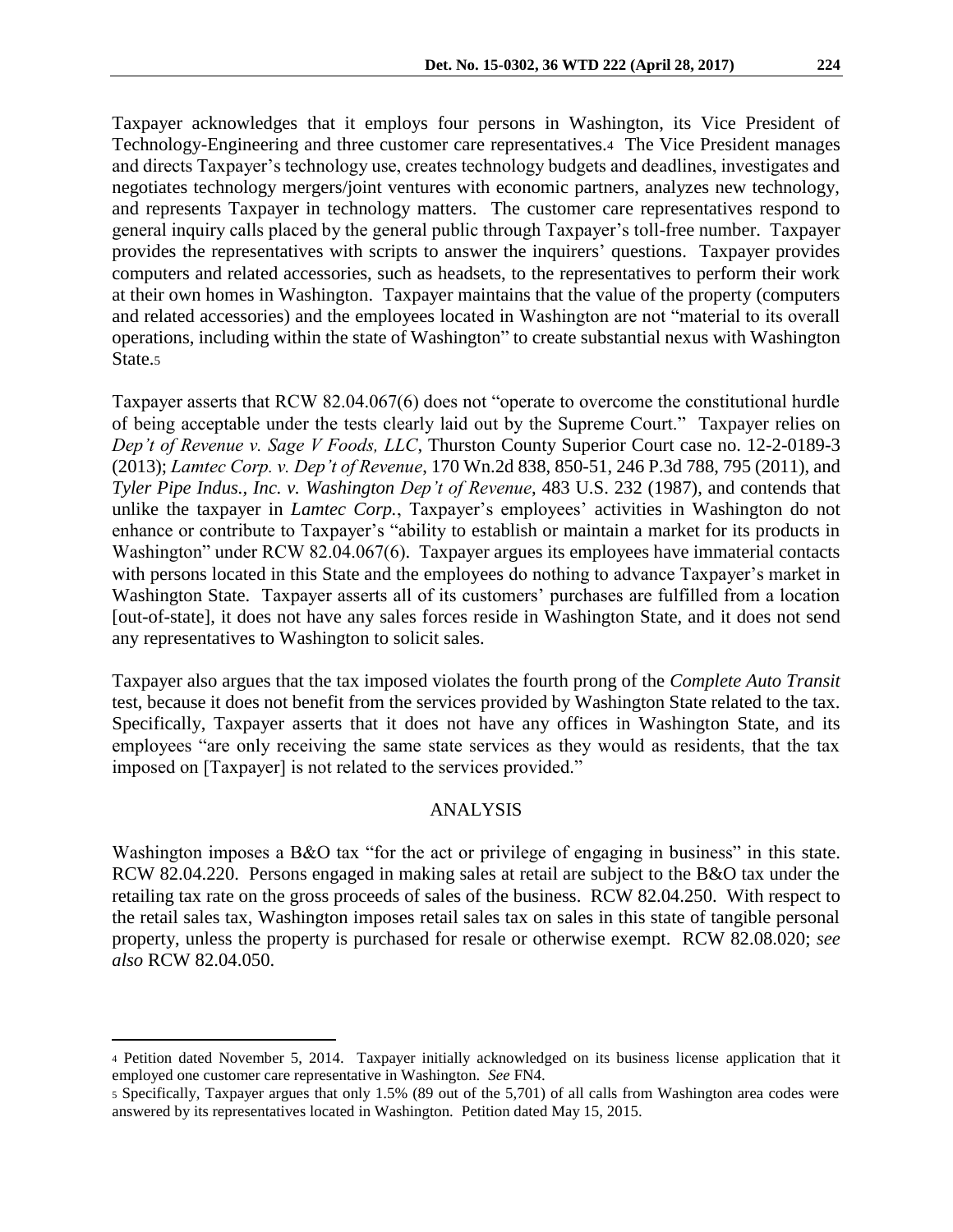Here, when Taxpayer sells tangible personal property in this state, it will be subject to Washington taxes if it has substantial nexus with the state. RCW 82.04.220, RCW 82.04.067(6).

*Physical presence through resident employees in this state:* RCW 82.04.067(6) provides:

> [A] person is deemed to have a substantial nexus with this state if the person has a physical presence in this state, which need only be demonstrably more than a slightest presence. For purposes of this subsection, a person is physically present in this state if the person has property or employees in this state. A person is also physically present in this state if the person, either directly or through an agent or other representative, engages in activities in this state that are significantly associated with the person's ability to establish or maintain a market for its products in this state.

(Emphasis added.) WAC 458-20-193(102) (Rule 193) provides:<sup>6</sup>

**Nexus.** A person who sells tangible personal property is deemed to have nexus with Washington if the person has a physical presence in this state, which need only be demonstrably more than the slightest presence. RCW [82.04.067\(](http://app.leg.wa.gov/RCW/default.aspx?cite=82.04.067)6).

(a) **Physical presence.** A person is physically present in this state if:

(i) The person has property in this state;

(ii) The person has one or more employees in this state; or

(iii) The person, either directly or through an agent or other representative, engages in activities in this state that are significantly associated with the person's ability to establish or maintain a market for its products in Washington.

(b) **Property.** A person has property in this state if the person owns, leases, or otherwise has a legal or beneficial interest in real or personal property in Washington.

(c) **Employees.** A person has employees in this state if the person is required to report its employees for Washington unemployment insurance tax purposes, or the facts and circumstances otherwise indicate that the person has employees in the state.

(d) **In-state activities.** Even if a person does not have property or employees in Washington, the person is physically present in Washington when the person, either directly or through an agent or other representative, engages in activities in this state that are significantly associated with the person's ability to establish or maintain a market for its products in Washington. It is immaterial that the activities that establish nexus are not significantly associated with a particular sale into this state.

(Emphasis added.)

 $\overline{a}$ 

Here, it is undisputed that Taxpayer has employees in Washington State. Therefore, Taxpayer is physically present in Washington State through its employees in this State. RCW 82.04.067(6). Accordingly, all of the Taxpayer's sales in this state are subject to the retailing B & O tax and retail sales tax. RCW 82.04.250; RCW 82.08.020.

<sup>6</sup> The Department amended Rule 193 in 2015 to provide further guidance on how Washington's B&O tax and retail sales taxes apply to interstate sales of tangible personal property.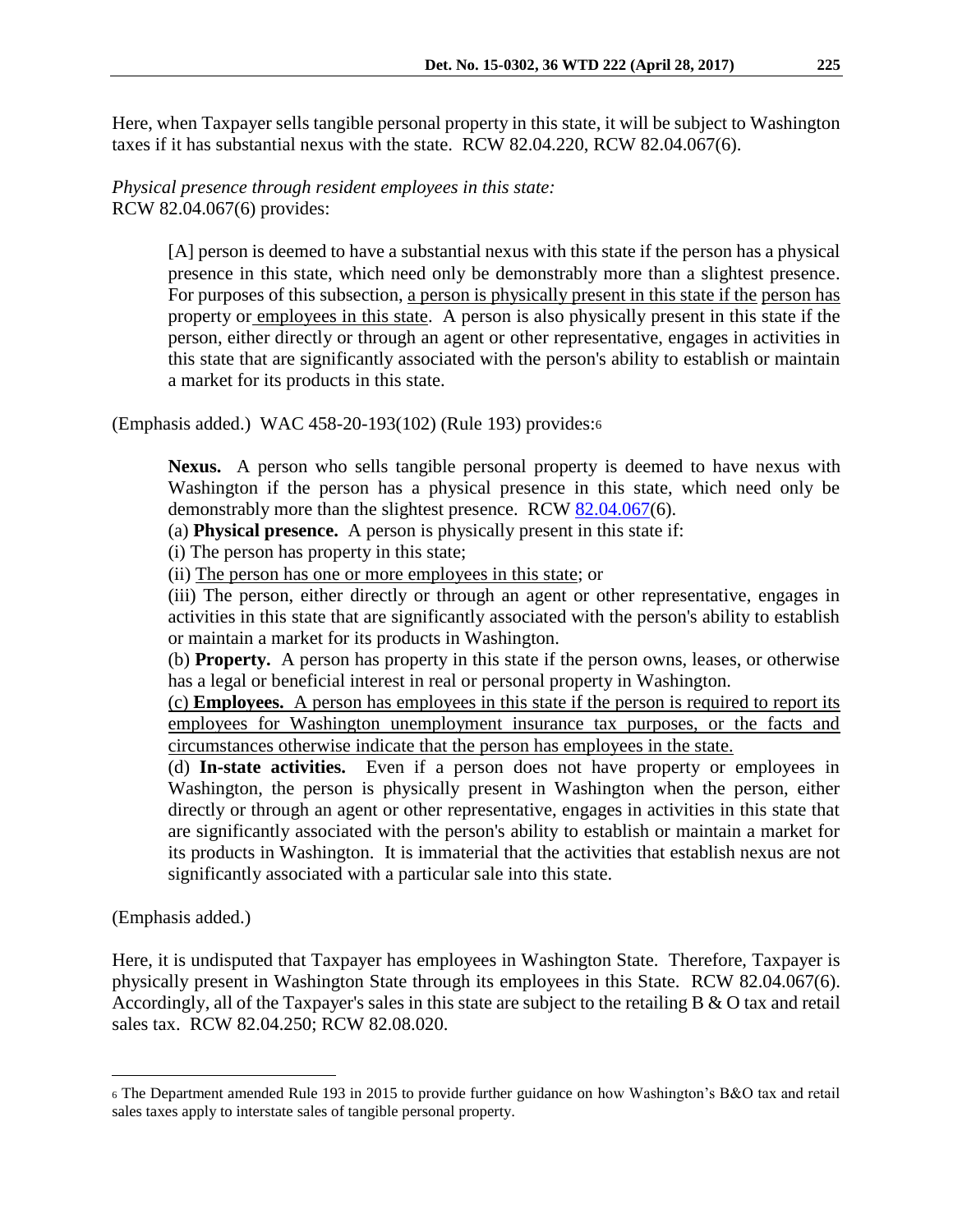Taxpayer's arguments that none of those employees takes orders from Taxpayer's customers and they make no sales to the customers are immaterial, because the mere presence of Taxpayer's resident employees in Washington alone is sufficient to create substantial nexus with the State. RCW 82.04.067(6). When a person has either property or employees in this state, we do not need to further inquire whether the person's "activities in Washington are significantly associated with the person's ability to establish or maintain a market for its products in this state." RCW 82.04.067(6); *see* Rule 193(102)(a)(ii).

None of the cases (i.e., *Sage V Foods, Lamtec, and Tyler Pipe)* Taxpayer relies on had resident employees in Washington State. In addition, we do not have the authority to declare whether a statute is constitutional. *Bare v. Gorton*, 84 Wn.2d 380, 383, 576 P.2d 379 (1974) ("An administrative body does not have the authority to determine the constitutionality of the law it administers; only the courts have that power."); *see also* Det. No. 98-083, 17 WTD 271 (1998).

### *Is the tax imposed on Taxpayer "fairly related to the services provided by the state?"*

Taxpayer also argues the retail sales tax and retailing B&O tax imposed violates the fourth prong of the *Complete Auto Transit* test, because it does not benefit from the services provided by Washington State related to the tax imposed on it.<sup>7</sup>

In *Complete Auto Transit*, the U.S. Supreme Court articulated a four-pronged test that a state tax must satisfy to withstand a Commerce Clause challenge to its jurisdiction to tax. The Court held that the Commerce Clause requires that the tax: (1) be applied to an activity with "substantial nexus" with the taxing state, (2) be fairly apportioned, (3) not discriminate against interstate commerce, and (4) be fairly related to the services provided by the state. *Complete Auto,* 430 U.S. at 279.

The purpose of the fourth prong of the *Complete Auto* test (that the tax be fairly related to the services provided by the state) is to ensure that a state's tax burden is not placed upon persons who do not benefit from services provided by the State. *Goldberg*, 488 U.S. at 266-67 (citing *Commonwealth Edison v. Montana*, 453 U.S. 609 at 627 (1981)). The tax which may be imposed on a particular interstate transaction need not be limited to the cost of the services incurred by the state on account of that particular activity. *Id*. at 267 (*citing Commonwealth Edison*, 453 U.S. at 627). On the contrary, interstate commerce may be required to contribute to the cost of providing all governmental services, including those services from which it arguably receives no direct benefit. *Id.* (citing *Commonwealth Edison*, 453 U.S. at 627); *see also Oklahoma Tax Comm'n v. Jefferson Lines, Inc*., 514 U.S. 175, 199 (1995).

<sup>7</sup> Taxpayer recognizes that the second and third prongs of the *Complete Auto Transit* test are met because the Washington retail sales tax and retailing B&O tax are fairly apportioned, and nondiscriminatory with respect to interstate commerce. Petition dated May 15, 2015, p.7.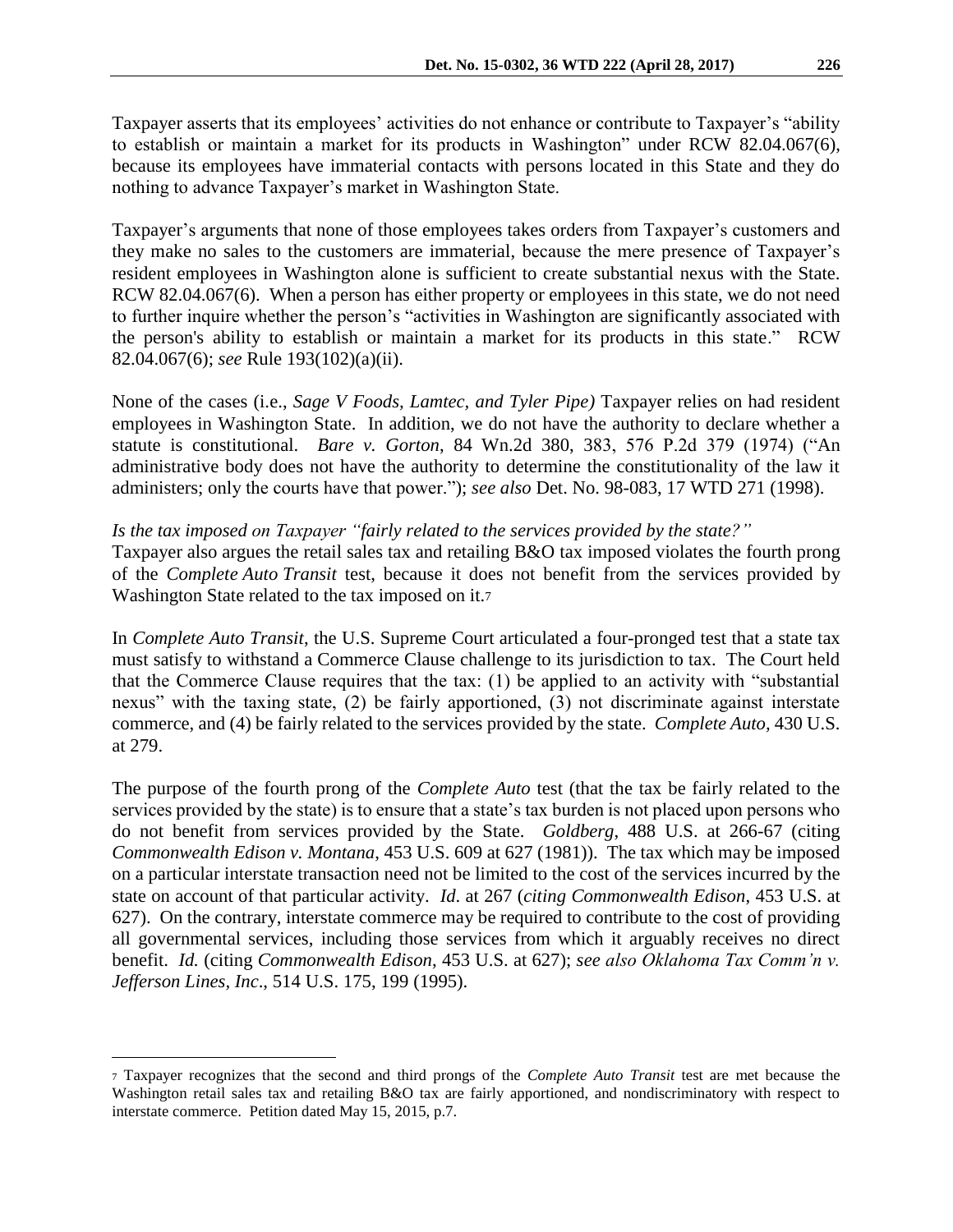We explained the application of the fourth prong of the *Complete Auto Transit* test in Det. No. 93- 120, 14 WTD 007 (1993):

The fourth prong is the requirement that the tax be fairly related to the services provided by the state. This requirement does not address the rate or amount of the tax, nor does it look to the actual value of the services in relation to the actual taxable activities engaged in. *Commonwealth Edison*, 453 U.S. at 622. Instead, it is closely connected to the nexus prong. It requires that the measure of the tax, as well as its incidence, "'be tied to the earnings which the state ... has made possible'". *Commonwealth Edison*, at 626 quoting *Wisconsin v. J.C. Penney,* [fill in full citation].

(Emphasis added.)

As we explained previously, a tax is not an assessment of benefits:

A tax is not an assessment of benefits. It is, as we have said, a means of distributing the burden of the cost of government. The only benefit to which the taxpayer is constitutionally entitled is that derived from his enjoyment of the privileges of living in an organized society, established and safeguarded by the devotion of taxes to public purposes. Any other view would preclude the levying of taxes except as they are used to compensate for the burden on those who pay them, and would involve abandonment of the most fundamental principle of government — that it exists primarily to provide for the common good."

Det. No. 87-286, 4 WTD 51 (1987) (quoting *Carmichael v. Southern Coal & Coke Co.,* 301 U.S. 495, 521-23 (1937) (citations and footnote omitted)).

In a recent determination, Det. No. 14-0094, 34 WTD 92 (2015), we explained "the Due Process Clause of the United States Constitution, . . . has been interpreted to require a substantial connection between a state's taxing authority and the person the state seeks to tax. *See* Det. No. 87-195, 3 WTD 195 (1987) (citing *Chicago Bridge and Iron Co. v. Dep't of Revenue*, 98 Wn.2d 814, 820, 659 P.2d 463 (1983))."

The retailing B&O tax and the retail sales tax are not taxes on the benefits Taxpayer receives from the State. The retail sales tax is imposed on Washington customers rather than on Taxpayer. With respect to the retailing B&O tax, the focus is *not* on "the actual value of the services in relation to the actual taxable activities engaged in." 14 WTD 007. "Because the retailing B&O tax is measured by the amount of sales made to Washington customers, the measure of the tax is reasonably related to the taxpayer's activities within the State." 4 WTD 51. Here, Taxpayer employs Washington resident employees for business purposes, i.e., to provide customer services to Washington customers related to its sales. Government services, including police and fire protection, were provided by this State to the resident employees. Therefore, the retail sales tax and the retailing B&O tax do not violate the fourth prong of the *Complete Auto Transit* test.

We deny the petition.